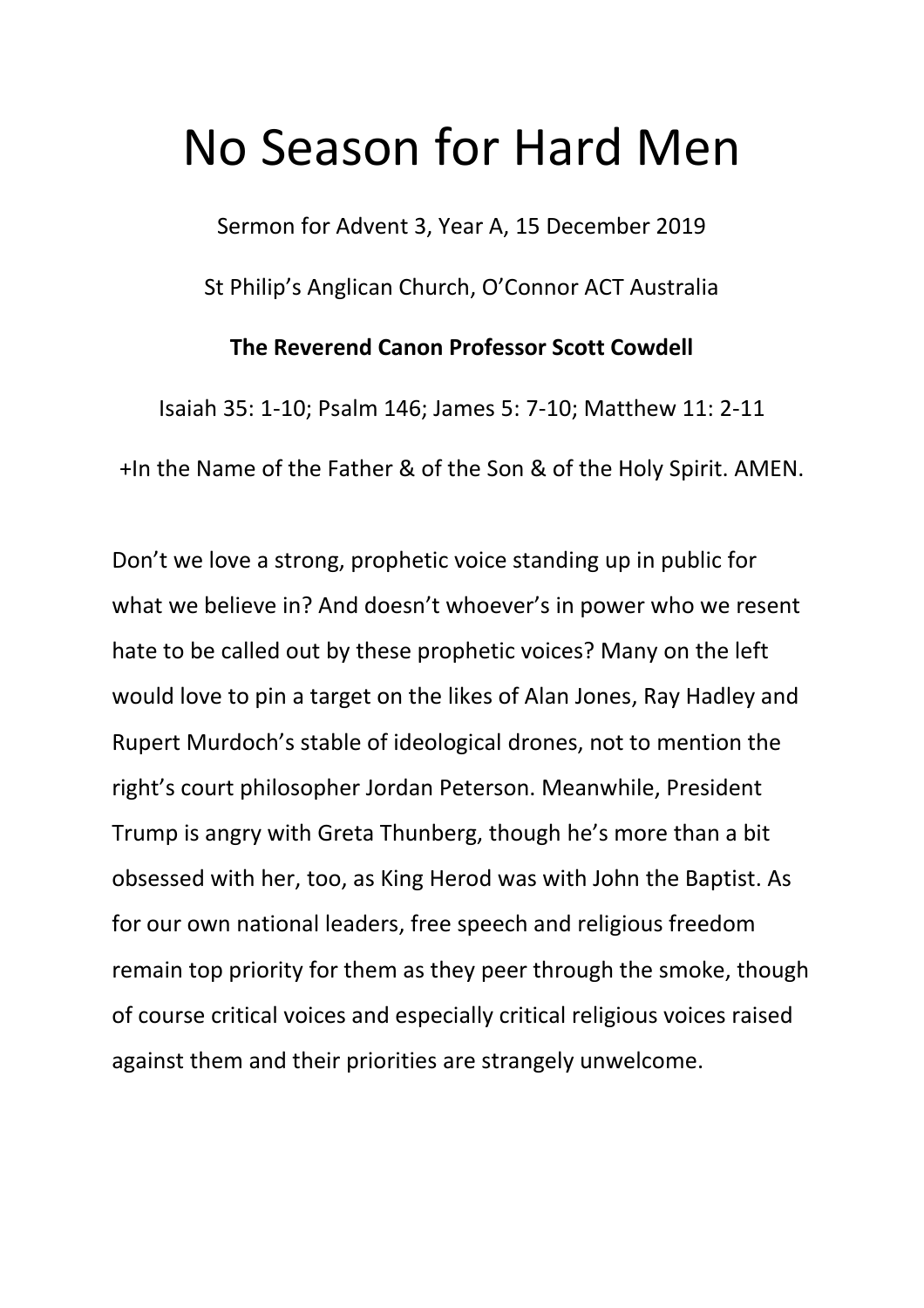Friends, we live at a time when the hard men are taking over, and it's only going to get worse. When the rivers dry up, when the agriculture starts to fail, and economies with it; when the coasts are inundated, and when hundreds of millions of climate refugees start pressing themselves on this gated community that the West is becoming; whose voices will predominate? It will increasingly be those of the hard men—or the hard women, if Emma Thompson's monstrous UK prime minister Vivienne Rook is any indication, from the excellent current drama series *Years and Years*. What's more, the predominance of hard heads and hard hearts at the top leads to their critics getting harder, too, so that the problem ratchets up. A sense of crisis breeds these pathologies. Today's gospel takes us to an earlier instance of the same problem, and shows us Jesus' response to it.

The problem is that John the Baptist was becoming too much of a hard man—John the Baptist whose movement drew the young Jesus to it, and who's baptism Jesus had sought. Now we see John the Baptist seriously worried that he might have recruited the wrong man, wondering whether Jesus has what it takes to carry the torch in what John saw as a fire and brimstone crusade: "When John heard in prison what the Messiah was doing, he sent word by his disciples and said to him, 'Are you the one who is to come, or are we to wait for another.'" (Matt 11: 2-3). How extraordinary, really, when you think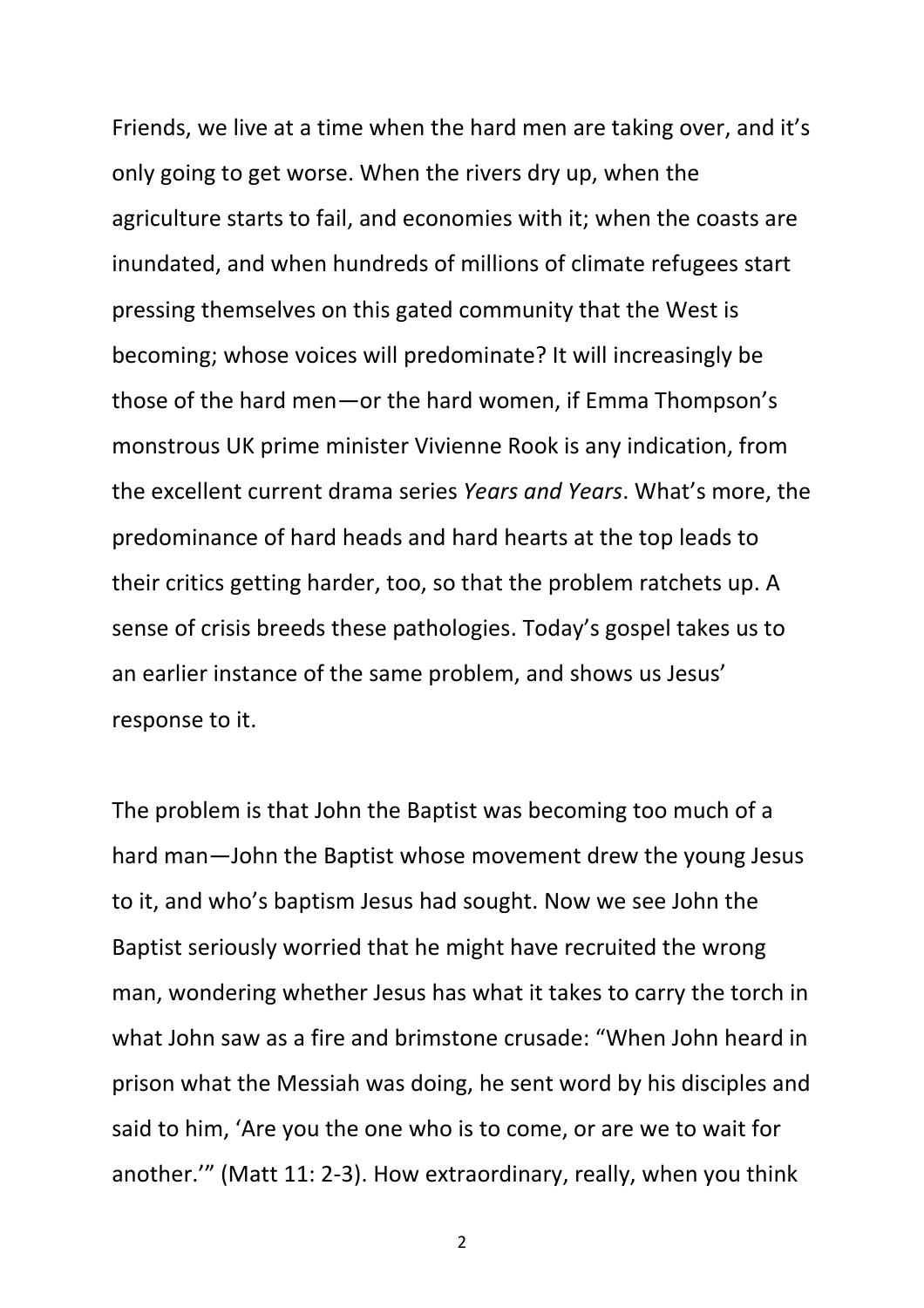about it: to be disappointed with Jesus because he's not uncompromising enough in his teaching and practice? What Jesus does, in his equally extraordinary response to this challenge, is to be doubly uncompromising, though in a new and unexpected direction.

Jesus sends back an unmistakably Old Testament message to John the Baptist, but not one that he would have expected—a message that we heard from Isaiah in our first reading today, and echoed by our psalm; a message about what the Lord's coming will actually involve: not the fire and brimstone of harsh judgement for the undeserving, which John the Baptist expected and many so-called Christians are still enthusiastic about, but sight for the blind, relief for the crippled, cleansing and reintegration for the excluded lepers, and good news at last for the poor who are dying for some. New life, new hope, new beginnings, in keeping with what the God of Israel's covenant most truly has in store.

Now, what about the crowd of disaffected who'd come out to hear John the Baptist and who no doubt loved it when he stuck it to the man? Jesus cleverly plays to this crowd with his opening remarks in today's Gospel, before suddenly turning the tables. Yes of course we all know that John the Baptist is a hard man, Jesus tells them; we know that he's a no-nonsense tough talker. John's no reed bending in the wind, Jesus affirms—John isn't nervously counting Facebook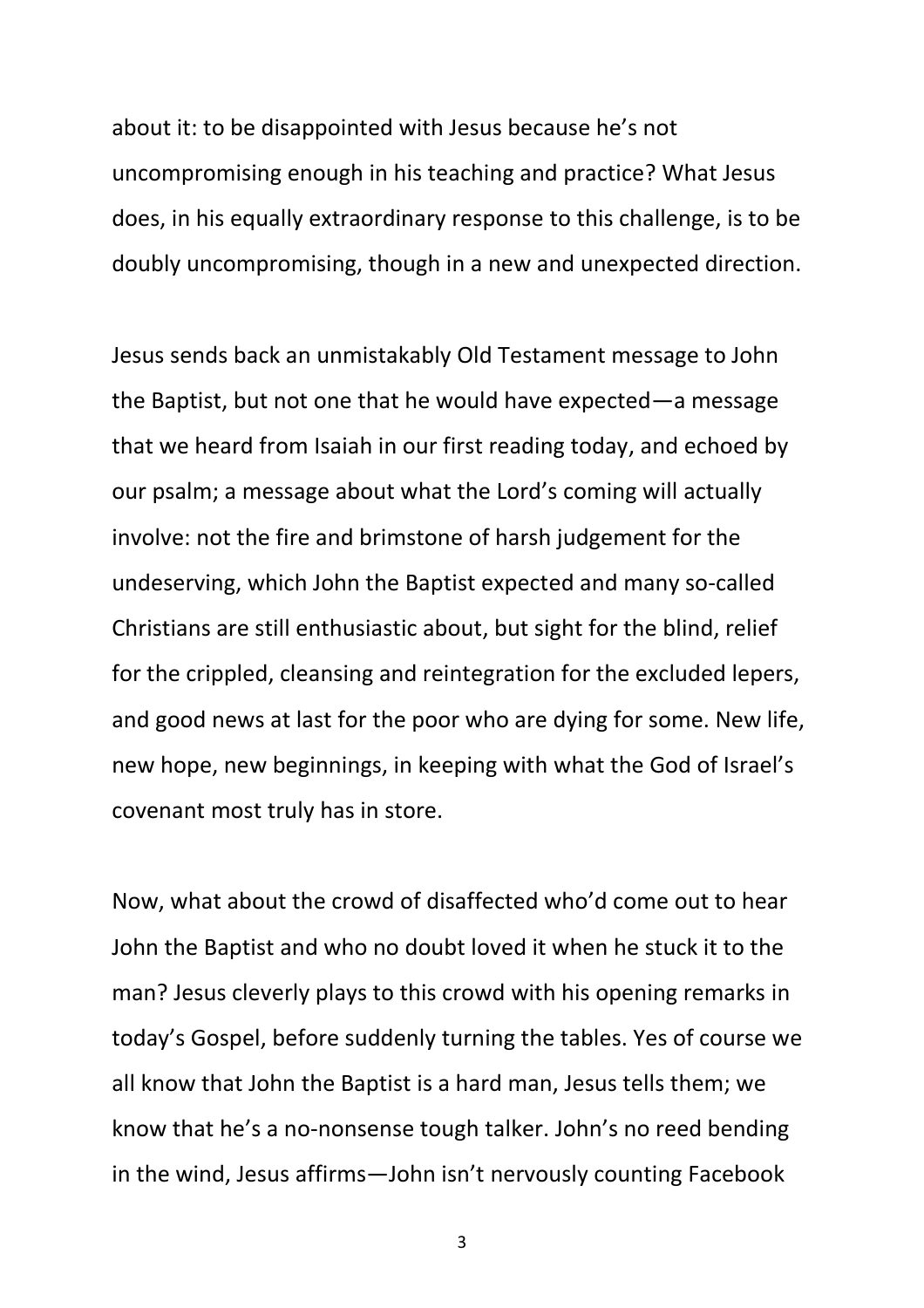likes and adapting his message accordingly. John's no staffer with soft hands and no-real world experience, Jesus adds, tucked safely away in the Canberra bubble. Yes, he is a prophet, Jesus declares, as the crowd no doubt warms to the message and starts waving placards. But John isn't *just* a prophet, Jesus goes on, in an age long deprived of prophets, as that age regarded itself. No, John is *the* prophet, the final prophet, the new Elijah, the one who would herald the great Advent of Israel's Messiah. But then Jesus executes his remarkable bait and switch: "Truly I tell you, among those born of woman no one has arisen greater than John the Baptist; yet the least in the kingdom of God is greater than he." (Matt 11: 11)

Jesus' message to the crowd, as to the disciples of his one-time role model John the Baptist, is that what's coming is different from what the hard men of this world expect and crave. It's good news, not bad news; it's restorative justice that works, not retributive justice that just deepens the cycles of violence and alienation; it's new chances, new capacities, new freedoms—not the old freedoms stridently proclaimed but never truly realised or felt.

And there's nothing soft about any of this. Jesus' kingdom comes at a price, as we hear in the prologue of John's Gospel on Christmas morning and in the Gospel passion narratives at Easter. And the resurrection is more disruptive still, unleashing an unstoppable force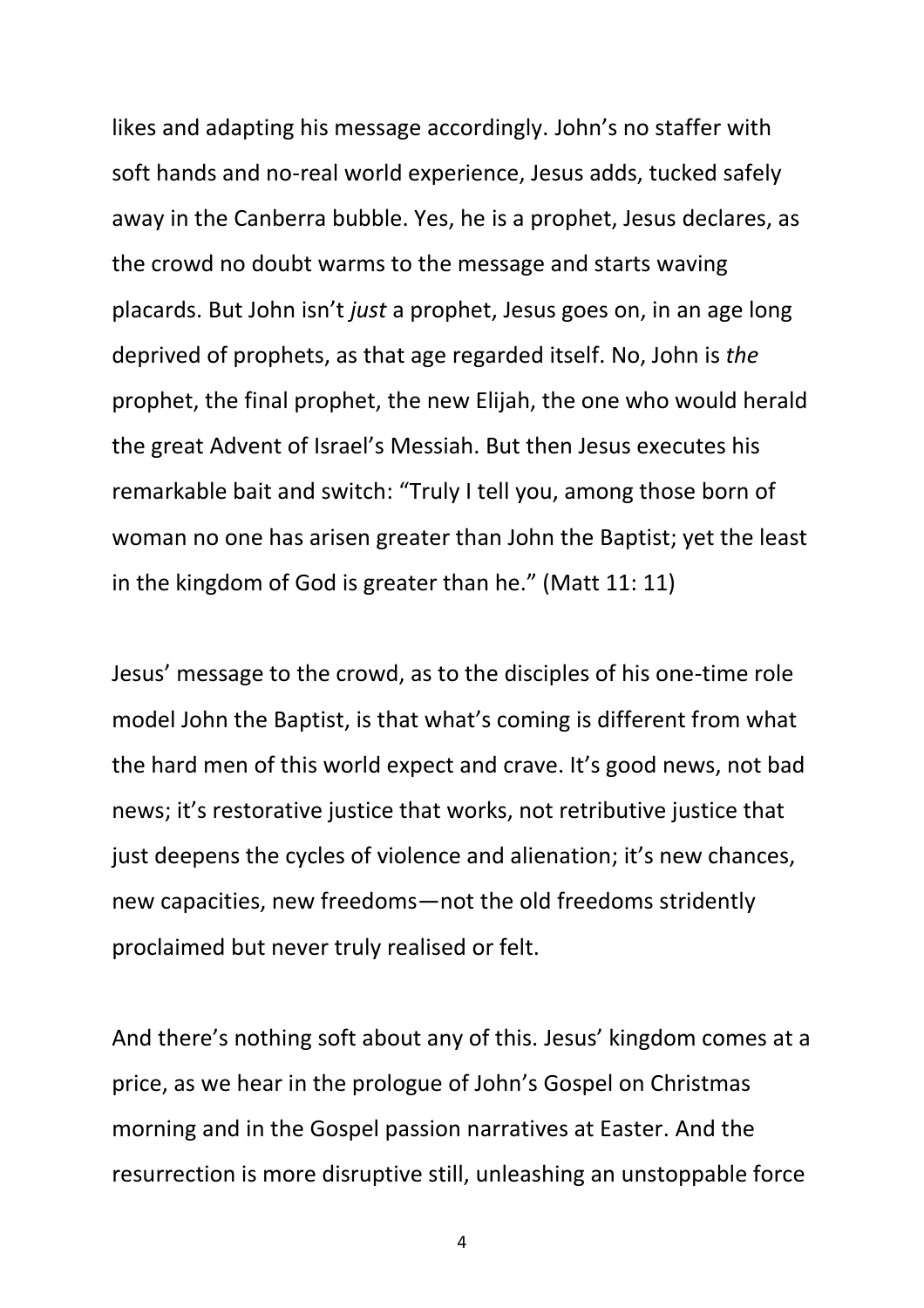of love revealing just how wrong the hard men are about God's future for the world.

So, friends, that's how it's to be with Jesus in a world increasingly in love with tough talk and hard men to deliver it. And this doesn't mean bleeding heart liberalism. Rather, it's a tough-minded compassion more robust than every simplistic non-solution on offer from the hard men. And it's certainly not pandering to the disaffected. Rather, it's summoning humanity along the only path that leads to true change.

Now, a final word about the Church and how it's to conduct itself in support of Jesus' vision, following our second reading this morning from the letter of James. Here Christians are called to wait patiently, and not to be consumed by the anxiety that leads to grumbling against one another. What God doesn't want from us, and what the world doesn't need, is a Church caught up in the rhetoric of these hard men, repeating in our Church's life the culture wars that increasingly shape the whole Western world. Yet this very failure is what we see in our own national Church, as an unremittingly hard line on human sexuality serves to unite the uneasy and irritable forces of conservative Anglicanism, and of course not only here but internationally, too. Those who love to quote the Bible against their opponents need to head the Bible's call for a patient and mutually